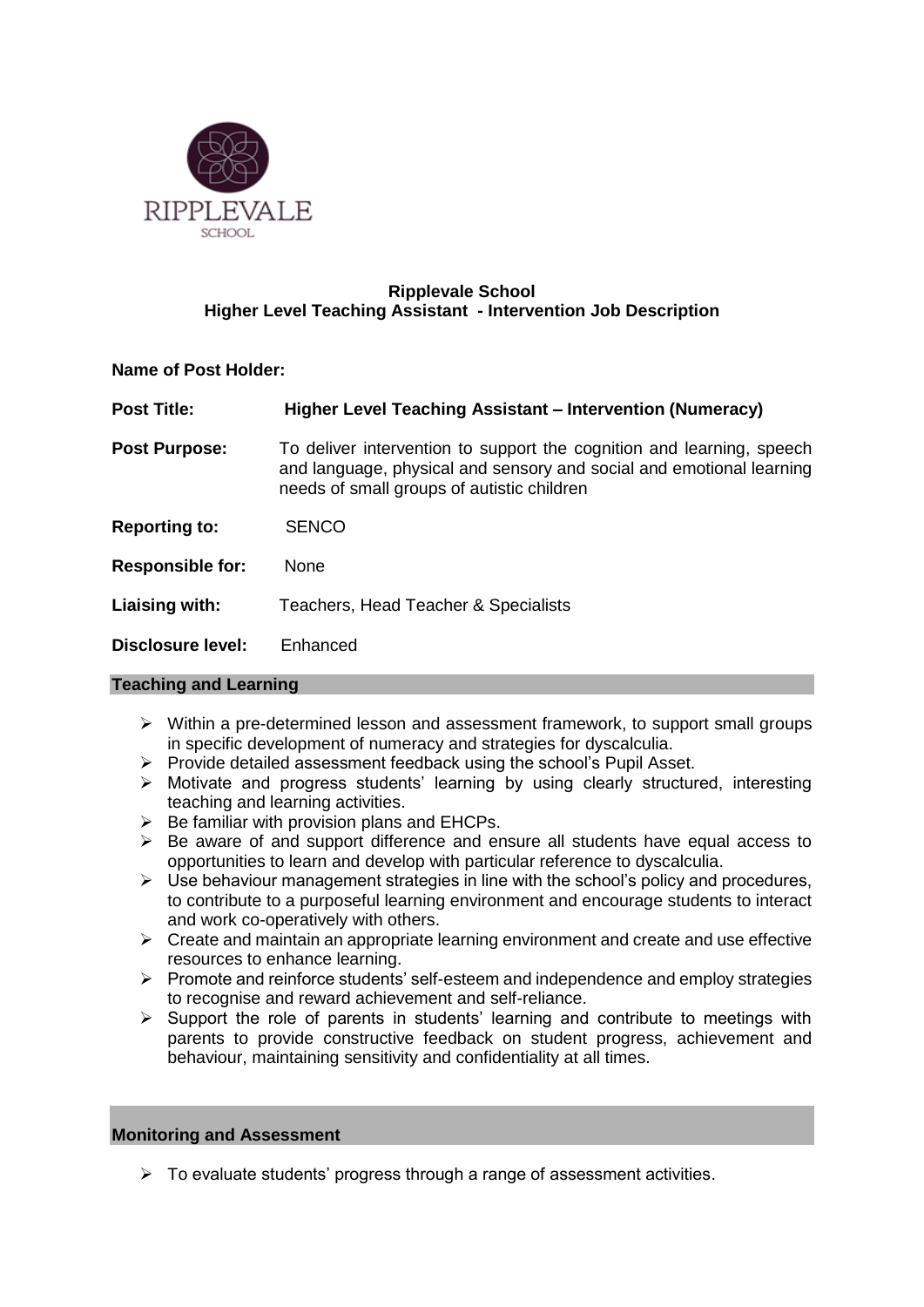- $\triangleright$  Assess students' responses to learning tasks and where appropriate, modify methods to meet individual and/or group needs.
- $\triangleright$  Monitor students' participation and progress and provide constructive feedback to students in relation to their progress and achievement.
- $\triangleright$  Assist in maintaining and analysing records of students' progress.
- $\triangleright$  Contribute to programmes of observation and assessment as planned by the teacher and provide reports, evaluations or other information to assist in the provision of appropriate support for specific children.
- $\triangleright$  To write reports 3 times a year for students who are fully engaged in intervention.

#### **Mentoring, Supervision and Development**

- $\triangleright$  Assist teachers in offering mentoring support and guidance to other teaching assistants undertaking training, specifically Number Sense
- $\triangleright$  Support and quide other less experienced teaching assistants' work in the classroom when required and lead training for other teaching assistants.
- $\triangleright$  Contribute to the overall ethos, work and aims of the school by attending relevant meetings and contributing to the development of policies and procedures within the school. Also participate in staff meetings and training days/events as requested.

### **Behavioural and Pastoral**

- $\triangleright$  Recognise and challenge any incidents of racism, bullying, harassment, victimisation and any form of abuse of equal opportunities, ensuring compliance with relevant school policies and procedures and making sure the individual(s) involved understand it is unacceptable.
- $\triangleright$  Understand and implement school child protection procedures and comply with legal responsibilities.
- $\triangleright$  Assist in maintaining good discipline of students throughout the school and escort and supervise students on planned visits and journeys.
- $\triangleright$  Provide and assistance to students' pastoral needs.
- $\triangleright$  Foster and maintain constructive and supportive relationships with parents/carers, exchanging appropriate information, facilitating their support for their child's attendance, access and learning and supporting home to school and community links.
- $\triangleright$  Supervise students at times other than during lessons according to the school's duty arrangements.
- $\triangleright$  Assist teachers by receiving instructions directly from professional or specialist support staff involved in the student's education. These may include social workers, health visitors, language support staff, speech therapists, educational therapists, educational psychologists and physiotherapists.

### **Other**

- $\triangleright$  Any other duties required by the class teacher, senior teacher, SENCo or Head of Education that fall within the responsibilities of the post.
- $\triangleright$  At all times carry out duties with due regard to the school's Health and Safety Policy.
- $\triangleright$  To work within and encourage the school's Equal Opportunities Policy and contribute to diversity policies.

**The above outlines the main duties and responsibilities of the post but may not identify each individual task to be undertaken.**